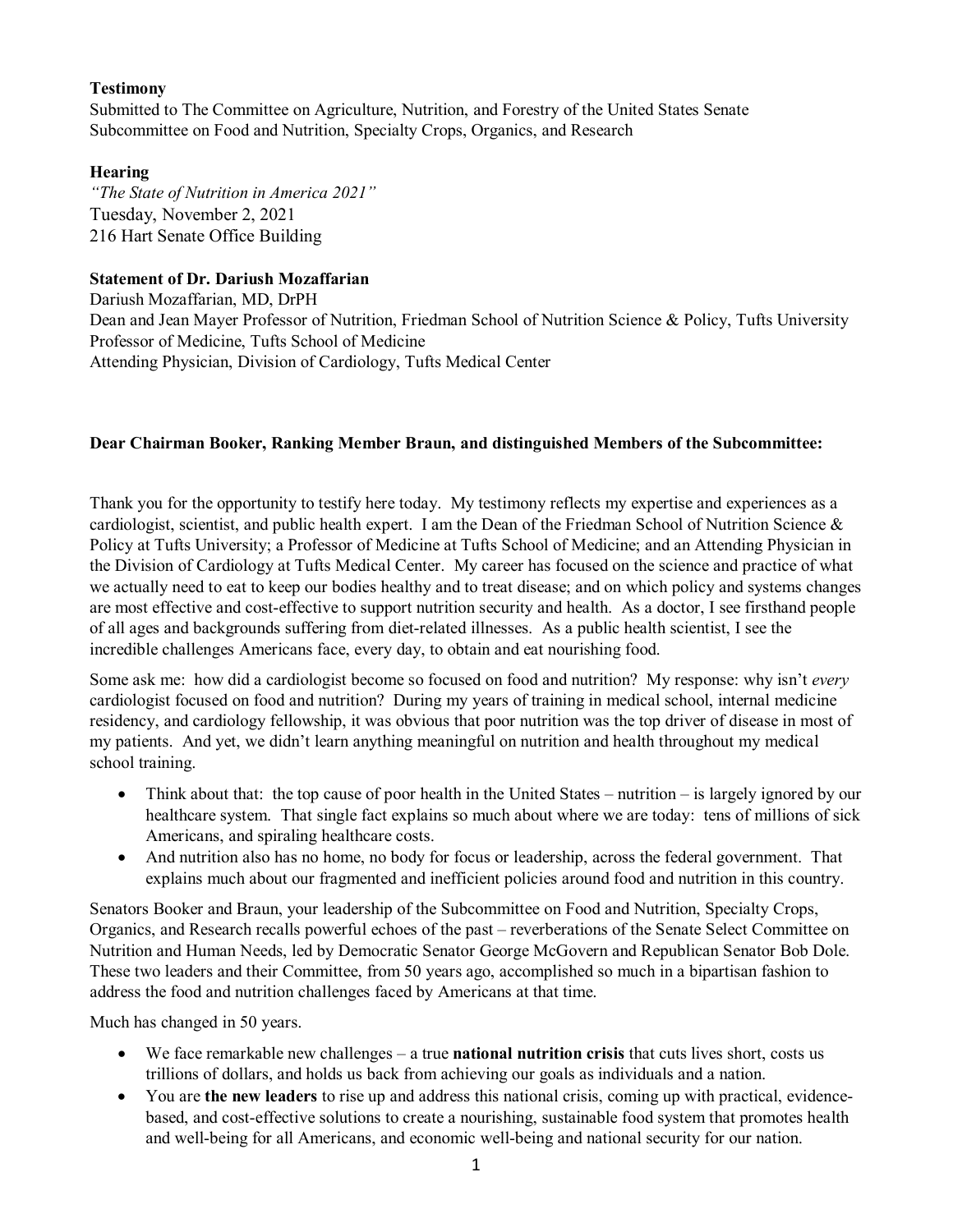# **Our situation is dire.**

## **Nutrition insecurity and diet-related disease are major problems for the vast majority of Americans:**

- Today, 1 in 2 adults have diabetes or prediabetes, and 3 in 4 adults are overweight or obese.
- New research from Tufts finds that, considering diet-related conditions like obesity, blood sugar, blood pressure, blood cholesterol, and cardiovascular disease, only 6.8% of American adults are metabolically healthy.
- Many more Americans, in other words, are sick than are healthy, and the top driver is our food.
- A recent U.S. GAO report, "*Chronic Health Conditions: Federal Strategy Needed to Coordinate Diet-Related Efforts*," concluded that diet-related conditions like heart disease, diabetes, cancer, and obesity are deadly, costly – and largely preventable. These diseases caused over half of U.S. deaths in 2018, and during COVID-19, Americans with such conditions were 12 times more likely to die after infection.
- Nearly 40 million Americans, including 11 million children, experienced food insecurity in 2018. And, food insecurity grew for households with children in 2020.
- And, nutrition insecurity and diet-related diseases also disproportionately affect Americans who have the least advantage in every state in our nation: those who are low-income, rural, or racial or ethnic minorities.
- Poor nutrition is also harming our children, dooming future generations to suffering, disability, and lost human potential. Among 2- to 5-year-olds, 1 in 10 children are already obese, and among teens, 1 in 5 are already obese. And 1 in 5 teens also have prediabetes – a shocking wake up call for the future of our country.

## **These diet-related diseases are also the top driver of preventable healthcare spending:**

- Healthcare spending now accounts for nearly 1 in 5 dollars in our economy, and nearly 1 in 3 dollars in the federal budget.
- 80% of this goes to treatment of preventable chronic diseases.
- As just one example, let's look at type 2 diabetes the canary-in-the-coal-mine for the nutritional health of a population.
- Our nation spends \$237 billion each year in excess health care costs for diabetes, and loses another \$90 billion in lost productivity.
- Indeed, the American Diabetes Association found in a report *Economic Costs of Diabetes in the U.S.* that 1 in every 7 health care dollars spent in the U.S. is attributable to diabetes.
- And much of this is related to our food. A recent analysis from The Rockefeller Foundation on *The True Cost of Food* found that, each year, our nation spends \$1.1 trillion on food, and loses another \$1.1 trillion in healthcare spending and lost productivity attributable to diet-related diseases.
- And these costs are steadily rising. Medical spending on diabetes alone has risen 25% over 5 years.
- This is not a path for balanced government budgets, thriving U.S. businesses, or a competitive national economy.

### **Poor nutrition is also threatening our national security.**

- Mission: Readiness, an organization of nearly 800 retired U.S. generals, admirals, and other military leaders, has released several reports demonstrating that poor nutrition is hampering military readiness.
- Among the millions of young Americans aged 17 to 24, 71% are now ineligible to serve in the military – and the top medical reason is obesity.

# **These incredible challenges are also each opportunities. But, currently, our nation has no plan, no strategy, to fix food.**

• The GAO report described above identified 200 different federal efforts, spread across 21 federal agencies, which aim to improve nutrition.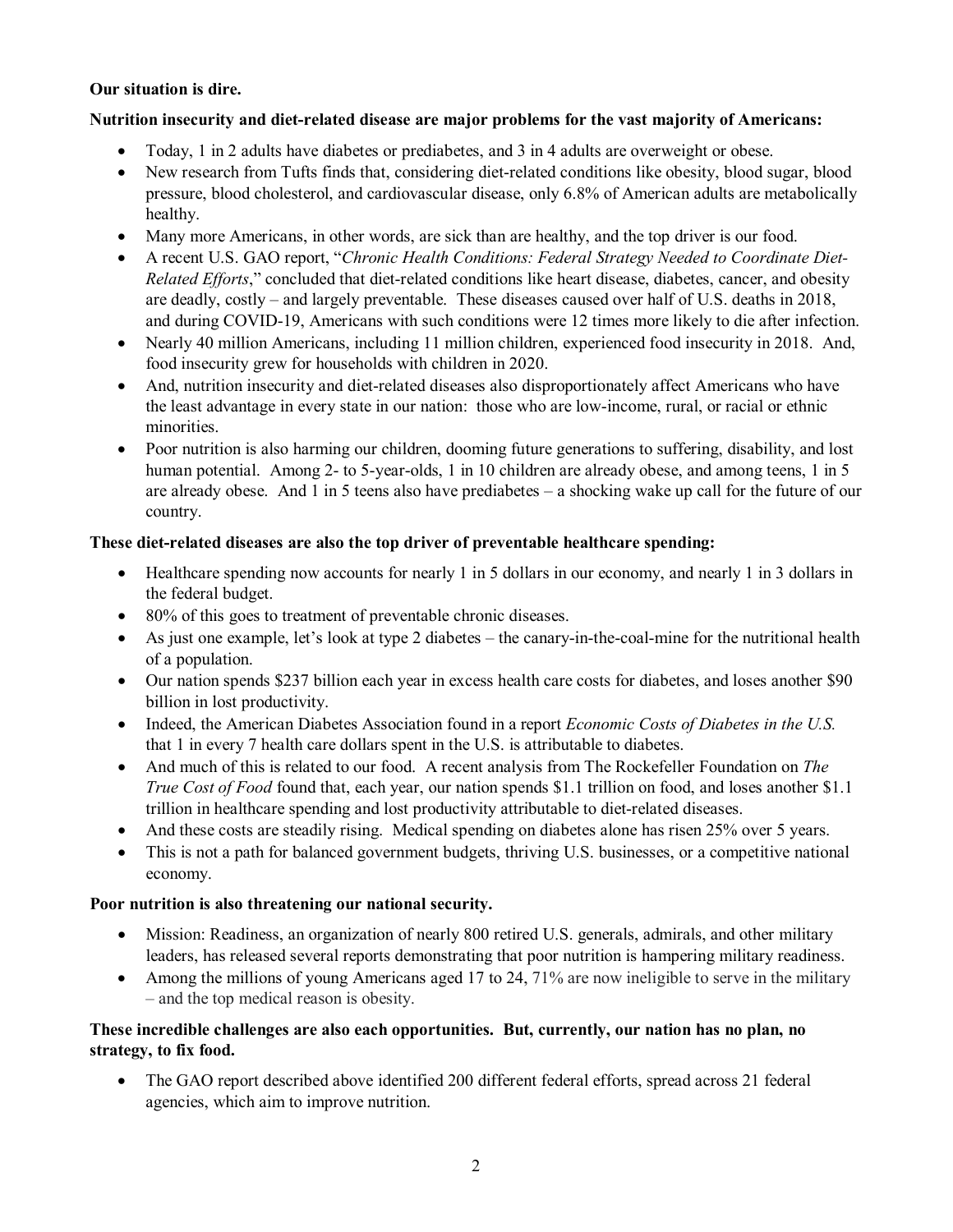- And, the GAO found that these diverse investments are fragmented, disjointed, not working together; and that this lack of coordination is keeping the federal government from meeting its goals of improving Americans' diets and health.
- The GAO also made one clear, straightforward recommendation: a federal *strategy* is needed to enable these disparate government efforts to work together and coordinate diet-related efforts to improve health.

# **It's time for a national strategy to advance nutrition security, end hunger, improve health, and reduce healthcare spending.**

## **There are six priority domains for federal action to achieve these goals:**

- (1) Advancing nutrition science and research
- (2) Incorporating Food as Medicine into healthcare
- (3) Leveraging our federal nutrition programs
- (4) Catalyzing business innovation and entrepreneurship
- (5) Expanding nutrition education
- (6) Creating federal leadership, structure, and authority for food and nutrition policy coordination

As one example, the proportion of federal research dollars focused on nutrition has been flat at only 4-5% of total dollars for decades, even though poor diet is estimated to cause at least 20% of all U.S. deaths. Nutrition science has advanced greatly in 20 years, and there is much we now know, on which we can take action. Yet, there is also so much more to learn and discover. At the current pace, we'll get to where we need to be in about 50 years. But we don't have 50 years to wait. It's time for a federal "moonshot" to advance nutrition science, including the creation by Congress of a new National Institute of Nutrition at the National Institutes of Health. We *literally* have sent a man to the moon, but don't have enough science to definitively say whether cheese is good or bad for health.

We can advance nutrition science, Food as Medicine, business innovation, and government efficiency through specific, sensible, practical policy solutions. These solutions are detailed further below.

### **It's time to fix food. And we can only do this if we have a plan: a harmonized national strategy.**

Senators Booker and Braun: the two of you, together with Representatives Jim McGovern and Jackie Walorski in the House, have called for a White House Conference on Food, Nutrition, Hunger, and Health. It's been 52 years since the nation came together to chart a national strategy around food and nutrition. It's time to bring everyone together again – the diverse federal agencies, both houses of Congress, and other diverse stakeholders to re-imagine our national food system for the next 50 years, making America the  $21<sup>st</sup>$  century breadbasket for nourishing food that heals our bodies, reduces healthcare spending, supports our military, stewards our natural resources, and creates new businesses and jobs.

Thank you for your leadership to make this happen.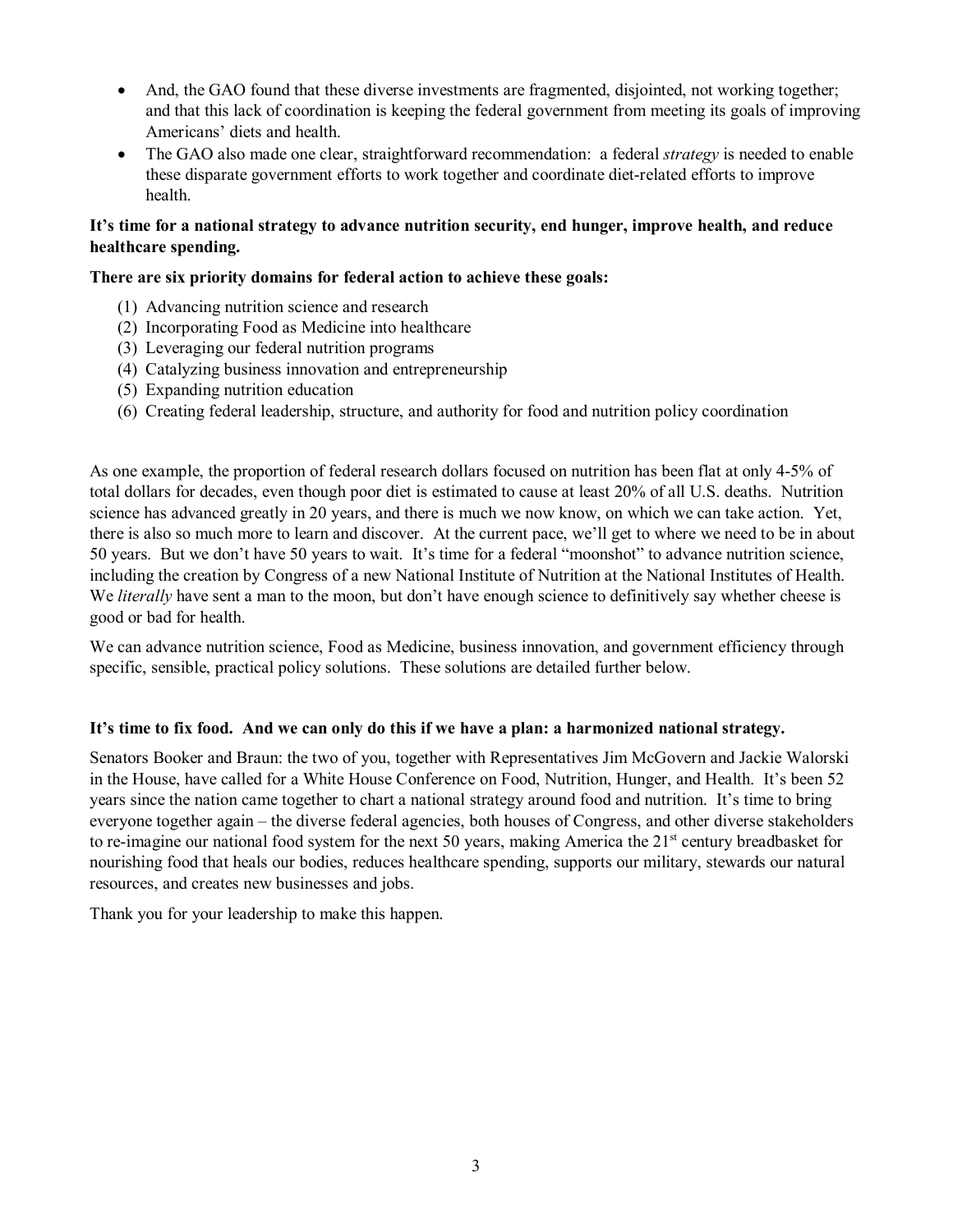#### **The Burden**

 Poor nutrition is the top driver of obesity, type 2 diabetes, and cardiovascular disease, and a major contributor to certain cancers, poor gut health, and other conditions.<sup>1</sup> Since the 1970s, Americans' diets have shifted significantly. For example, both portion sizes and frequency of snacking have increased, with each linked to greater calorie intake.<sup>2, 3</sup> Among US children, substantial increases in daily calories since the 1970s are entirely attributable to increased foods eaten outside from home, mostly from fast food.<sup>4</sup> Consistent with prior health messaging to reduce total fat, intake of carbohydrates between 1971 and 2004 increased from 42% to 48% of calories in men and 45% to 51% in women, mostly due to higher intakes of refined starches, grains, and sugar-sweetened beverages.<sup>5, 6</sup> Between 1977 and 1994, intake of processed breakfast cereals increased by 60%, intake of pizza by 115%, and intakes of snack foods like crackers, popcorn, pretzels, and corn chips by 200%.<sup>7</sup> Between 1965 and 2002, calories from beverages increased from 12% to 21% of all energy, representing an average increase of 222 calories per day per person.<sup>8</sup> This was due to increased intake of soda, sweetened fruit drinks, and alcohol. At the same time, the average portion size of a sugar-sweetened beverage increased by more than  $50\%$ .<sup>9</sup>

In more recent years, with growing public awareness of critical role of nutrition in overall health, some aspects of US diet quality have modestly improved, such as reductions in soda and small increases in whole grains, fruits, and nuts/seeds.<sup>10, 11</sup> Nevertheless, intakes of healthful foods remain far below dietary guidelines. Today, 45.6% of adults and 56.1% of children have poor quality diets; and most of the remainder, intermediate quality diets, with very few Americans having ideal diets.<sup>10, 11</sup> The levels and types of food processing have also changed in the past 50 years. Ultra-processed foods now contribute about 60% of all calories in the US food supply;<sup>12</sup> and among children, nearly 70%. These major shifts in our nutrition and corresponding diet-related illnesses are associated with rising healthcare costs, widening diet-related health disparities, and weakened national security and military readiness. $^{13}$ 

Poor nutrition also contributes to profound disparities. Prior to COVID-19, food insecurity was a significant challenge for 1 in 8 Americans.<sup>14, 15</sup> A total of 37 million Americans, including 11 million children, experienced food insecurity in 2018.16, 17 Americans are also experiencing ever-widening disparities in diet quality and dietrelated chronic diseases by race/ethnicity, education, and income.10, 18-22 While social and economic factors like lower education, poverty, bias, and reduced opportunities are major contributors to population disparities, they are likewise major barriers to healthy food access and proper nutrition. Poor diets lead to a harsh cycle of lower academic achievement in school, lost productivity at work, increased chronic disease risk, increased out-ofpocket health costs, and poverty for the most vulnerable Americans.<sup>23</sup>

But poor nutrition spares no segment of our nation. Between 1980 and 2018, the percent of US children with obesity rose from  $5.5\%$  to 19.3%, while the percent of adults with obesity rose from 15% to 42.4%.<sup>24-28</sup> Nearly 3 in 4 American adults are now either overweight or obese.<sup>24, 29, 30</sup> Across all preventable risk factors for disease in the US, poor diet is now the leading cause of poor health, associated with more than half a million deaths per year – or more than 40,000 deaths each month.<sup>1</sup> Along with suboptimal diet, adiposity and physical inactivity are shared risk factors for illness and death.<sup>31-35</sup> Over the last 20 years, the number of adults with diabetes has more than doubled;<sup>36</sup> and today, more than 100 million Americans – nearly half of all adults – suffer from diabetes or pre-diabetes.<sup>37</sup> Cardiovascular disease afflicts about 122 million Americans and causes roughly 840,000 deaths each year.<sup>38</sup> Many of these diseases disproportionately affect older Americans, and as our nation's demographics shift toward an aging population, the burden of diet-related ailments on society will accelerate.<sup>39, 40</sup> In short, more Americans are sick or suffer from major medical conditions than are healthy, and much of this is related to diet-related illness.

Consistent with this, the economic burdens of nutrition-related diseases are staggering and ever rising. As a share of our economy, total US health care expenditures have nearly tripled since 1970, from 7% to 18% of gross domestic product (GDP).<sup>41, 42</sup> These increases are harming government budgets, competitiveness of US businesses, workers' wages, and livelihoods of families. Federal healthcare spending has risen from 5% of the total federal budget in 1970 to 28% in 2018, reducing available funds for other priorities. Similarly, average state government spending on healthcare has risen from 11% of state budgets in 1989 to 29% in 2016. For US businesses, healthcare expenditures have increased 15-fold in 50 years, from \$79 billion in 1970 to \$1,180 billion in 2017 (in constant 2017 dollars).<sup>42</sup> Over this same period, annual per capita healthcare spending in the US increased from \$1,797 to \$10,739 (in constant 2017 dollars).<sup>42</sup> And, about 85% of total US healthcare expenditures are related to management of diet-related chronic diseases.<sup>43</sup> For example, the total direct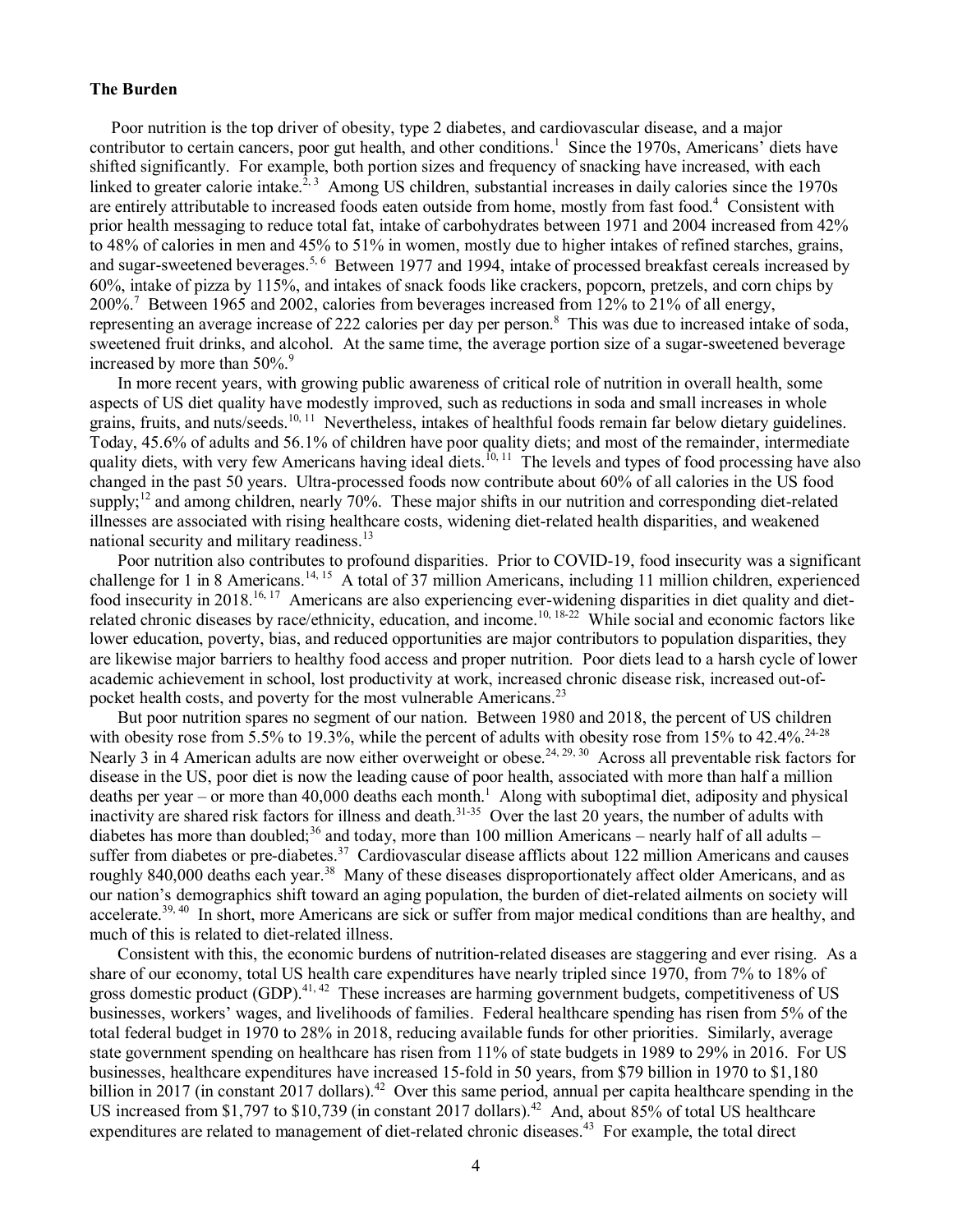healthcare and indirect economic costs of cardiovascular diseases are estimated at \$316 billion per year; of diabetes, at \$327 billion per year; and of all obesity-related conditions, at \$1.72 trillion per year.<sup>44, 45</sup> These economic costs exceed the annual budget appropriations of most federal departments and agencies, such as (for FY2020) the budgets of the US Department of Agriculture (USDA) (\$150 billion)<sup>46</sup>, Department of Education (DoE) (\$72 billion)<sup>47</sup>, Department of Homeland Security (DHS) (\$51 billion)<sup>48</sup>, Department of Justice (DoJ)  $(\$33 billion)^{49}$ , National Institutes of Health (NIH) (\$42 billion)<sup>50</sup>, Centers for Disease Control and Prevention (CDC) (\$12.7 billion)<sup>51</sup>, Environmental Protection Agency (EPA) (\$9.5 billion)<sup>52</sup>, and Food and Drug Administration (FDA) (\$5.9 billion).<sup>52</sup> These rising healthcare expenditures are straining government budgets and private business growth, limiting the ability to support other national, state, and business priorities, contributing to stagnating wages, and bankrupting individuals, families, and small businesses.<sup>53, 54</sup>

Our national nutrition challenges also diminish military readiness.<sup>55</sup> For much of human history, governments have prioritized nutrition to enable a high performing, able military. During World War II, for example, recognition of the national security threat of undernutrition produced strong federal actions, such as creation of the first Recommended Dietary Allowances (RDAs) by President Franklin D. Roosevelt in 1941 and of the National School Lunch Program by Congress in 1945.<sup>56</sup> Today, we face very different nutritional challenges: 71% of young people between the ages of 17 and 24 do not qualify for military service, with obesity being the leading medical disqualifier.<sup>13</sup> Since 2010, Mission: Readiness – a group of more than 750 retired US generals, admirals and other top military leaders – have produced several reports documenting the national security threat of childhood obesity.<sup>13, 57, 58</sup> In addition, obesity and other diet-related chronic diseases are common among veterans, with more than one third of veterans seen at the Veterans Health Administration (VHA) being obese.<sup>59</sup> Food insecurity is common among veterans seen at the VHA and is associated with suboptimal control of medical conditions.<sup>60-62</sup> Both obesity and food insecurity are common and often co-exist in active duty military families.63, 64 Overall, diet-related illnesses are harming the readiness of US military forces and the budgets of the Departments of Defense (DoD) and Veterans Affairs (VA).<sup>59, 65, 66</sup> Better nutrition is a top DoD priority to maximize the performance of active duty forces and their recovery from physical and psychologic injuries.67

Our food systems are creating challenges to our climate and natural resources with widespread related health consequences.<sup>68</sup> Emerging science is advancing the understanding of how nutrition security – access to affordable, sufficient, safe, and nutritious food – is interrelated with challenges and opportunities in use of natural resources.<sup>67, 68</sup> Good nutrition and resilient agricultural production and food systems are mutually interdependent.69 Ongoing market forces, food production, and consumption patterns, among other factors, are creating not only poor health but large and unsustainable environmental impacts.<sup>70</sup> On a global scale, one quarter of greenhouse gases, 70% of water use, and 90% of tropical deforestation are related to food production. Climate change is warming the planet, contributing to lower crop yields and new economic risks for farmers. These issues and corresponding potential solutions are complex: for example, greenhouse emissions have global impact, while water use has more regional impact.<sup>71-75</sup> Food waste worsens resources losses, with at least onethird of food produced in the US wasted during post-harvest and consumer losses.76 The future productivity of US agriculture faces additional growing environmental challenges such as resource scarcity, loss of biodiversity, and soil degradation.<sup>70</sup> These sustainability issues have direct relevance for human health, increasing risk of infectious diseases, respiratory illness, allergies, cardiovascular diseases, food and waterborne illness, undernutrition, and mental illness.<sup>77,78</sup>

There is a large and growing appetite among American citizens for healthy food, both for general well-being but also for treating many specific diseases and ailments. Improving what Americans eat would have a significant impact on reducing diet-related chronic diseases, eliminating hunger, lowering healthcare spending, increasing health equity, and creating new opportunities for innovation and jobs.

#### **The Solution**

Developing ambitious but achievable goals for nutrition, hunger, and health will require practical and synergistic policy actions across several domains. Six priority domains are discussed below. In addition to federal actions, evidence-based private sector commitments will also be important, as outlined below.

**1. Science and research.** Science is the foundation of advancing human and economic potential. A coordinated new national strategy must accelerate and reshape the way the U.S. government supports and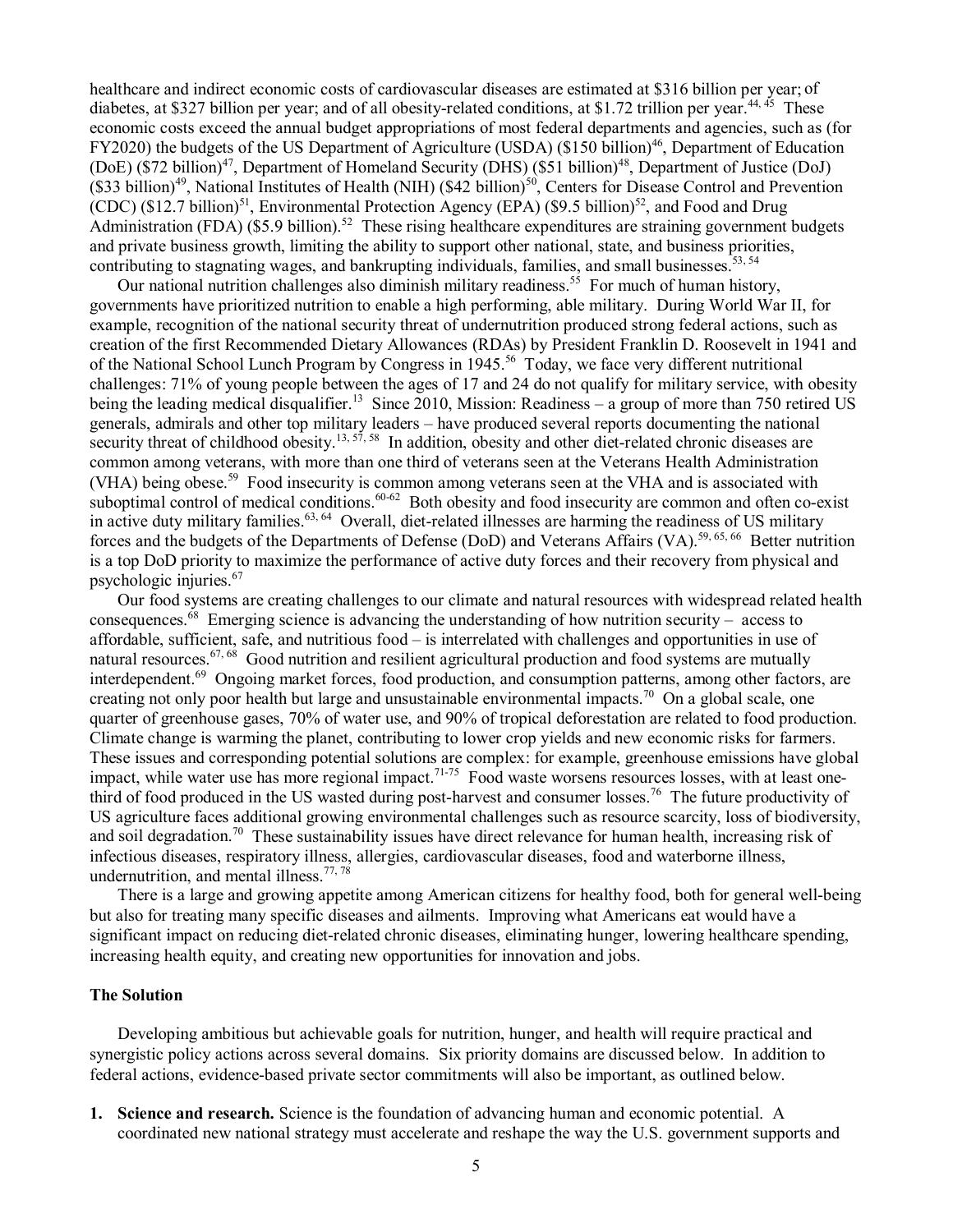drives innovation in food and nutrition including at NIH, USDA, FDA, NSF, USAID, DOD, DOC, and others.

- a. Advance cross-governmental coordination of nutrition science across the 10+ federal agencies that pursue nutrition research; e.g., via a new US Global Nutrition Research Program, US Task Force on Federal Nutrition Research, and Associate Director for Nutrition Science at OSTP.
- b. Establish and fund a National Institute of Nutrition at NIH to pursue foundational science and translational science to provide the strongest foundation for rapid innovation and interventions to achieve the nation's nutrition goals.
- c. Robustly fund and staff the newly established (Jan 1, 2021) Office of Nutrition Research in the NIH Director's Office to coordinate and leverage nutrition science across NIH, externally with the other federal agencies performing food and nutrition research, and with the private sector.
- d. Leverage the current \$3B annual research investment at USDA toward advancing the nexus of production agriculture, nutrition, health, and sustainability.
- e. Train future nutrition science leaders from diverse backgrounds, coordinating NIH, USDA, and USAID diversity-focused training grants and initiatives, e.g. RD MS to PhD pathways and linking HBCU/HSI students/faculty to nutrition science graduate programs.
- **2. Healthcare.** Our healthcare system largely ignores nutrition, the top cause of poor health. Innovative new strategies can integrate preventive nutrition and healthy eating into Medicare, Medicaid, private insurance, DOD, VA, and IHS to improve health, reduce health disparities, and lower costs.
	- a. Incorporate and scale Produce Prescription Programs in Medicaid, Medicare, VA, and IHS that provide healthy produce to patients with specific medical conditions, such as type 2 diabetes.
	- b. Incorporate and scale Medically Tailored Meals in these programs that provide prepared, nutritionally tailored meals to patients with severe, complex diseases and high healthcare utilization.
	- c. Ensure reimbursement for registered dieticians to see patients with common diet-related diseases.
	- d. Integrate Medicaid, Medicare, VA, and DOD healthcare goals, assessments, enrollments, and strategies with SNAP, WIC, and senior nutrition programs for individuals being served by both programs.
	- e. Ensure appropriate nutrition education for doctors and other clinical providers, for example by means of medical school, residency, and fellowship accreditation standards and physician and specialty licensing exams.
- **3. Federal nutrition programs.** Advances in technology, behavioral economics, cross-coordination (e.g., with CMS), and more will strengthen, modernize, and leverage our investments in school meals, summer meals, SNAP, WIC, senior nutrition programs, USDA food box programs, and more.
	- a. Coordinate data analytics and synergies across currently disconnected programs that serve the same individuals and families; e.g., Medicaid (or Medicare or VA healthcare) and SNAP (or WIC); or senior nutrition programs and child nutrition programs for multigenerational families.
	- b. Develop cross-agency strategies to increase accessibility, availability, and intake of fruits, vegetables, beans/legumes, whole grains, and nuts/seeds, especially from small and mid-sized US farms, in the federal nutrition programs.
	- c. Leverage technology and behavioral economics to pilot and scale innovative programs to improve nutrition security.
	- d. Develop the necessary technology infrastructure to modernize service delivery and provide access to federal nutrition programs and program components.
	- e. Strengthen school meal nutrition standards and school level innovation for nutrition.
	- f. Improve cross-integration of the federal nutrition assistance programs.
- **4. Business innovation and entrepreneurship.** Tremendous new interest and investment is being directed to innovate and transform the food and beverage sector – farmers, supply chains, food manufacturers, supermarkets, restaurants, cafeterias, supplement and wellness companies – toward nutrition and health. And, in rural, low-income, and minority communities around the country, the largest number of new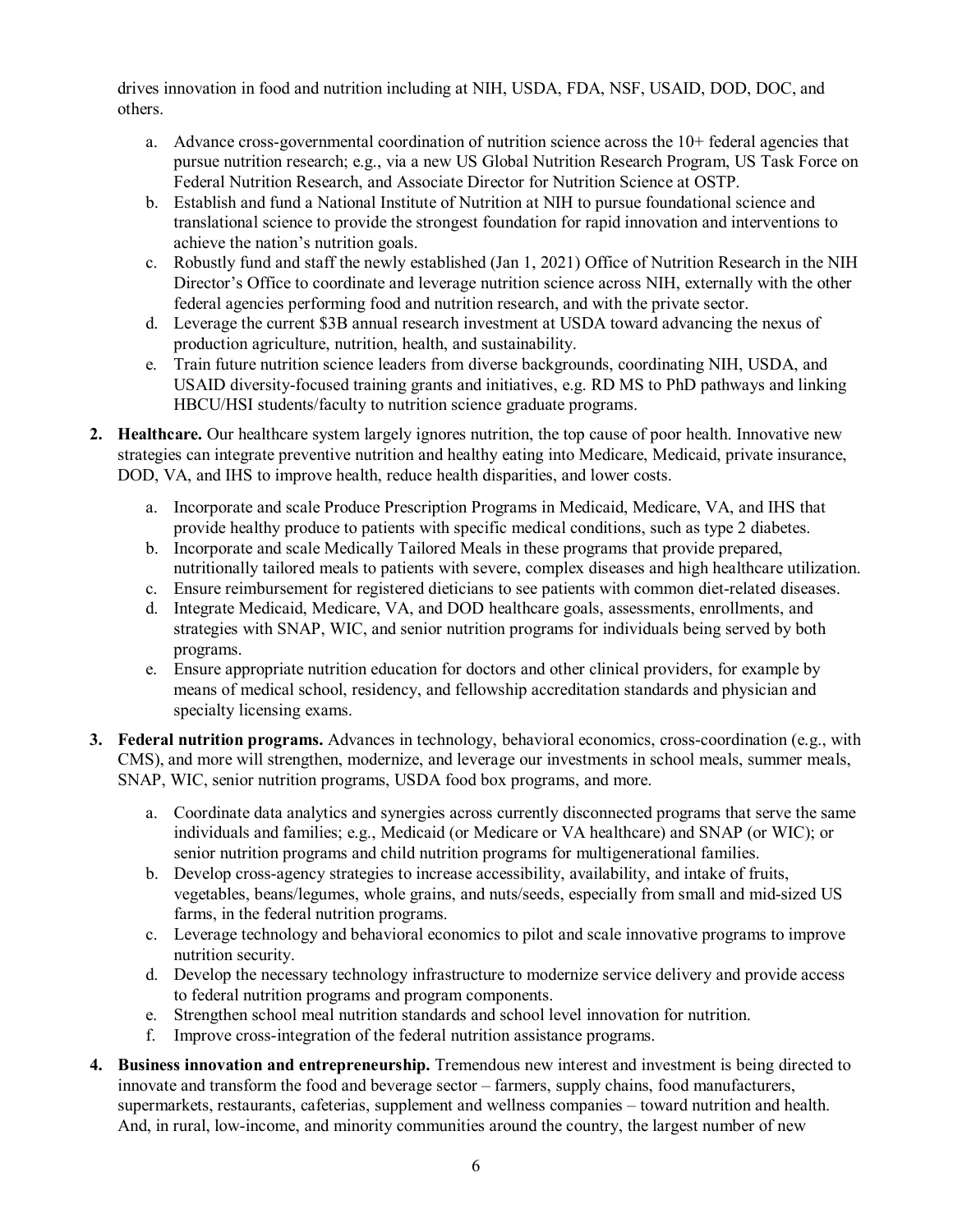businesses and jobs are in the food sector, from farm to fork. Yet, these businesses often struggle due to unequal access to science, capital, data, technology, supply chains, and markets. Many businesses remain small, operating month-to-month, limiting individual and community empowerment. Nourishing food is likewise distributed inequitably across our nation, causing large disparities in nutrition security and dietrelated diseases and deaths. A coordinated new national strategy can provide the missing elements to catalyze and connect the food business entrepreneurs across our country. This will greatly accelerate and guide innovative approaches toward advancing demand for and access to better nutrition, ending hunger, and improving health and health equity; as well as supporting minority and low-income food entrepreneurs to create wealth and nourishment in their communities.

- a. Coordinate agency policies with a new national strategy for tax policy and other incentives for R&D, marketing, and sales of healthier and more equitably accessible foods across food sectors.
- b. Create a new Task Force to review and provide recommendations on how to create a national entrepreneurship ecosystem to sustain the U.S. as the  $21<sup>st</sup>$  century leader for global innovation focused on a healthier, more equitable and sustainable food system.
- c. Create opportunity zone incentives for food, nutrition, and wellness capital investments to improve health, reduce hunger, and reduce nutritional disparities.
- d. Develop new federal grants and low-interest loans that support BIPOC food entrepreneurs, advancing economic empowerment and nourishment in minority communities.
- e. Encourage and guide ESG (Environment, Social, and Governance) investment around food and nutrition to catalyze and quantify new metrics for food-sector companies.
- f. Encourage and provide tax benefits for Benefits Corporations that value and integrate social and environmental priorities around nutrition, hunger, and health.
- g. Develop new public-private partnerships to advance nutrition science and translation.
- **5. Nutrition education and public health.** Innovative approaches can support opportunities to increase public knowledge and reduce consumer confusion, gain from shared community knowledge and learnings, elevate the voices of Americans with lived experiences in poor nutrition, hunger, and diet-related illness, and advance nutrition education for key groups including healthcare providers, seniors, and children.
	- a. Coordinate dedicated funding for regular updates and dissemination of the Dietary Guidelines for Americans and the Dietary Reference Intakes with HHS, VA, DOD, and IHS healthcare goals and with SNAP, school meal, WIC, and elderly nutrition program goals.
	- b. Leverage FDA regulatory authority for consumer communication and education including health claims, front of package labeling, nutrition labeling, warning labels, and industry standards for additives like sodium and added sugar.
	- c. Greatly strengthen and expand CDC public health efforts around nutrition, physical activity, and obesity, integrated with HHS/CMS goals and national food and nutrition surveillance efforts.
	- d. As described above, ensure appropriate nutrition education for doctors and other clinical providers by means of updates to program accreditation standards and specialty licensing exams.
	- e. Integrate and leverage SNAP-Ed with healthcare system efforts and goals to reduce both undernutrition and diet-related chronic diseases.
- **6. Federal coordination.** The U.S. government invests >\$150 billion each year in food and nutrition related areas—plus \$100s of billions more in healthcare spending for diet-related diseases—but fragmented across 21 departments and agencies without harmonization or synergy. A new approach is needed for sustained leadership and coordination of cross-governmental action on food and nutrition.
	- a. As highlighted by the recent GAO report, implement a new, sustained entity, such as a new Office of the National Director of Food and Nutrition (ONDFN), with appropriate structure and authority to coordinate the 200 federal food and nutrition related polices currently fragmented across 21 agencies.
	- b. Create a coordinated national plan and strategy around food and nutrition, such as analogous to the National Environmental Policy Act of 1969.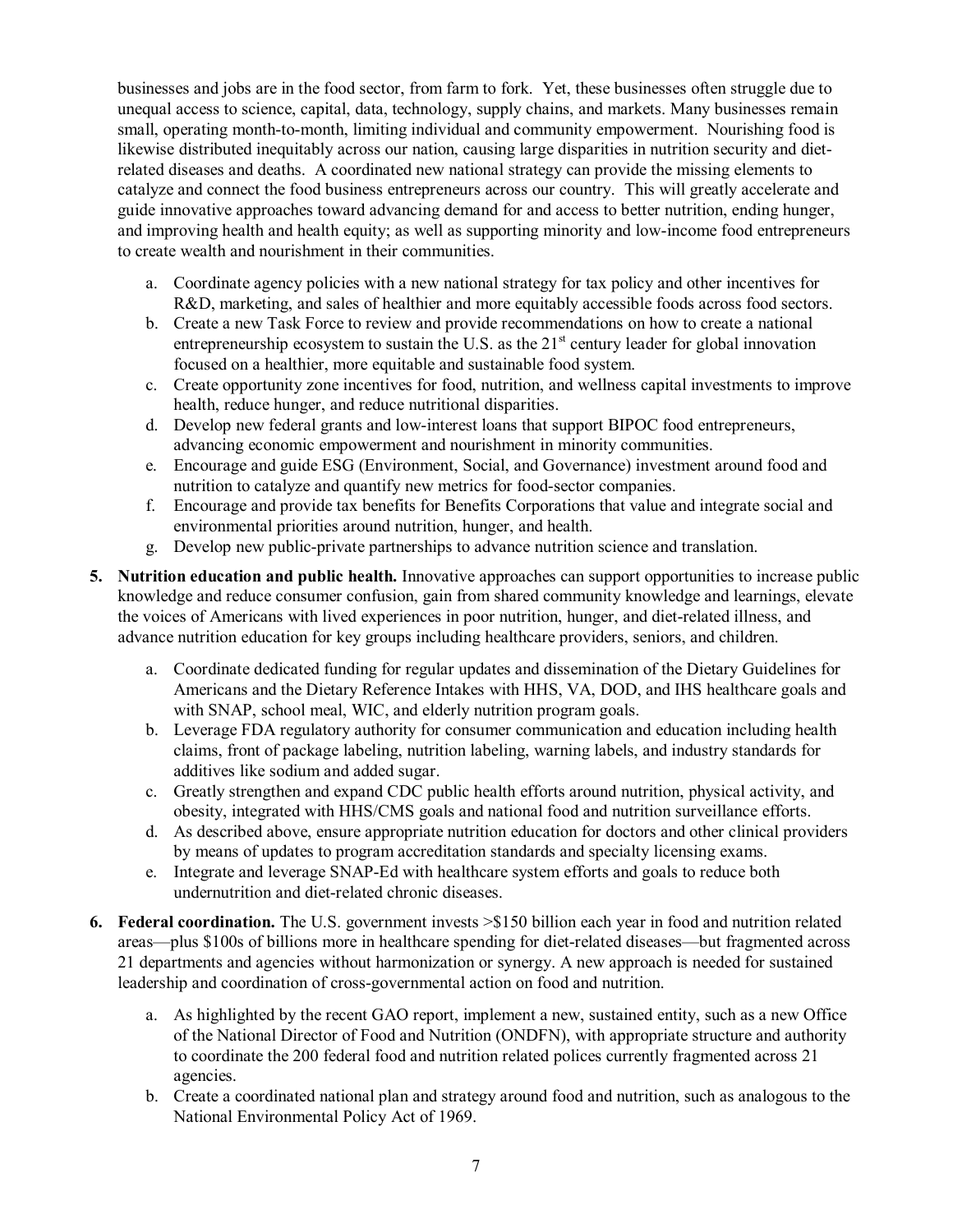- c. Appoint a National Nutrition Advisor in the White House to help advise and coordinate federal food and nutrition goals and actions.
- d. Create, fund, and provide authority to a new Interagency Task Force on Food and Nutrition, for example co-chaired by the Secretaries of USDA and HHS, that regularly reviews, develops, and reports to the White House and Congress on coordination efforts to advance nutrition, reduce hunger, and improve health.

**Private sector commitments** will also be important across food sectors, including in agriculture, supply chains, retail, restaurants, food manufacturers, healthcare, and wellness, and investment. Such commitments should include to:

- 1. **Advance nutrition equity**, including to (a) expand market footprints into low-income and minority communities with outlets that sell a variety of healthy food, including fresh produce, at affordable prices, (b) price healthier options no more than similar less healthy options, and (c) expand affordable e-commerce for healthful foods including options for EBT.
- 2. **Engage in fair marketing practices**, including to (a) increase the proportion and investment in marketing for healthful foods in their portfolios; and (b) eliminate all food marketing to kids younger than 8 years, in any venue (including games, apps, online, shows, movies) .
- 3. **Increase the proportion and sales of healthful foods and ingredients** in their portfolios: fruits, vegetables, beans, legumes, nuts, seeds, plant oils, fermented foods, fish and seafood.
- 4. **Reduce sodium and added sugar,** based on the originally proposed FDA 10-year sodium targets and the NSSRI sugar targets.
- 5. **Invest in a robust R&D portfolio, including internal research and transparent external collaborations with universities and government**, focused on nutrition, equity, and health. This should include science on maximizing nutrition, population health, ecological sustainability, workforce readiness, health of the warfighter, children, and seniors. R&D should also touch on immunity, mental health, diabetes and other chronic diseases, and vulnerable populations.
- 6. **Support evidence-based, independent, voluntary investment standards** for companies that advance nutrition, equity, and sustainability. These should include ESG investing metrics for food sector companies, and commitments toward B corporation certification and Benefits corporation legal status.
- 7. **Support food entrepreneurs who are advancing nutrition, equity, and sustainability, with an emphasis on BIPOC food entrepreneurs,** including to (a) commit to unimpeded supply chain access, (b) launch a common fund (through Dept of Commerce) to finance appropriate food startups and support experts in business, nutrition, and sustainability as startup advisors, and (c) prioritize BIPOC-owned businesses in all their own supply chain decisions.
- 8. **Create a national fund to support the RDN career pathway for people of color**. With matching government funds and oversight, set a goal to educate and certify 10,000 RDN's of color over the next 10 years to bring lived experiences, fresh insights, and balance to the clinical setting.
- 9. **Invest in workforce development** to expand nutrition literacy and social equity, expanding and deepening skills among their own management and employees, including farm workers, chefs and restaurant staff, food service workers, public health workers, food entrepreneurs, retail store and restaurant owners and managers, and more.
- 10. **Commit to employee nutrition security**, including living wages and bold and innovative wellness programs that provide sound nutrition education and directly reward and incentivize healthy eating. These efforts will benefit their own workforce and serve as a model for other employers of all sizes and types.
- 11. **Support evidence-based, independent, voluntary nutrition standards** to help combat public misinformation, confusion, and lack of trust.
- 12. **Prioritize corporate philanthropy to support nonprofits and advocacy to end hunger and improve nutrition**, including on the importance of the federal nutrition programs and healthcare systems and the positive impacts for the nation's economy, health, equity, and well-being.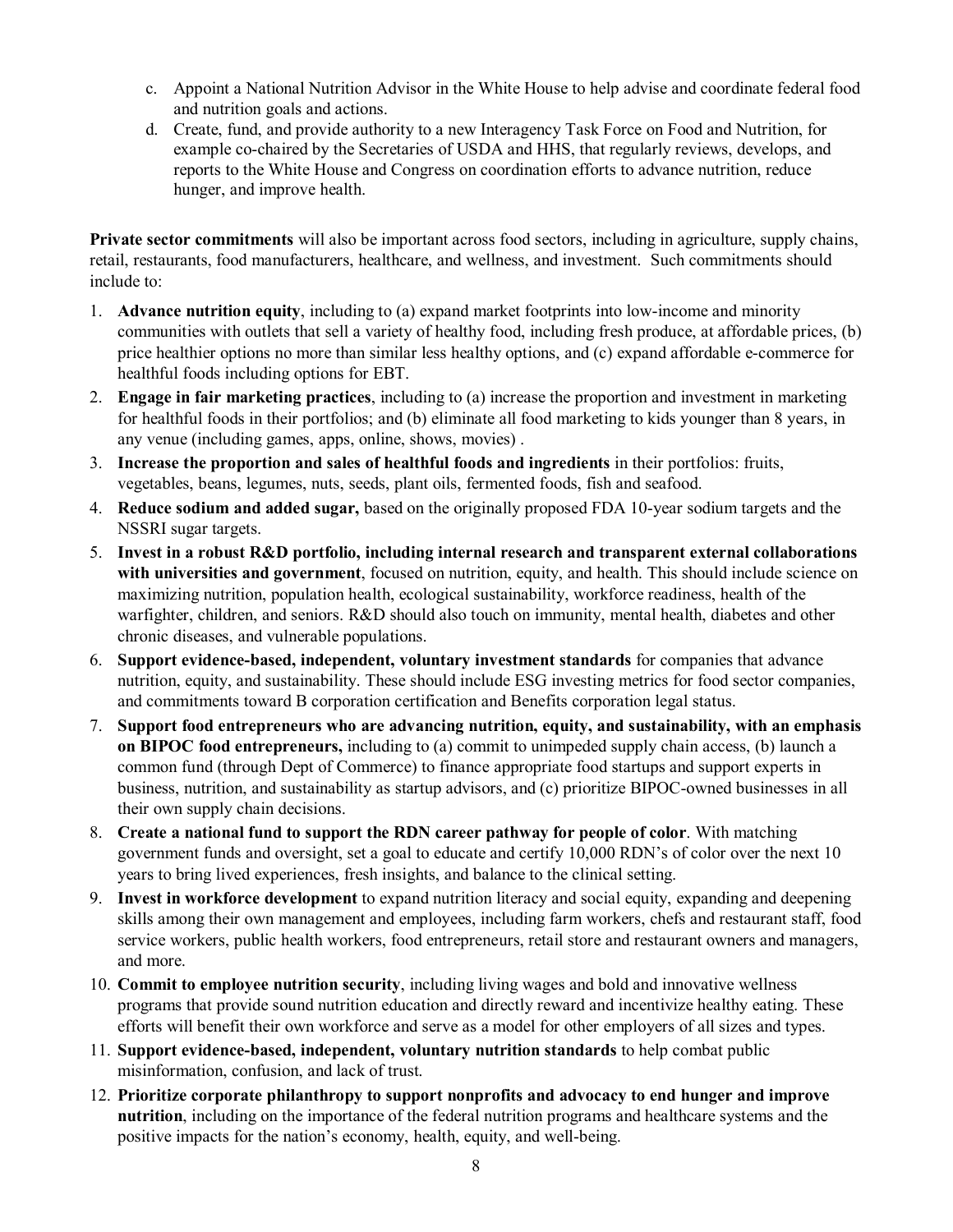# **Literature Cited**

1. US Burden of Disease Collaborators, Mokdad AH, Ballestros K, Echko M, Glenn S, Olsen HE, Mullany E, Lee A, et al. The State of US Health, 1990-2016: Burden of diseases, injuries, and risk factors among US states. *JAMA*. 2018;319(14):1444-1472.

2. Duffey KJ, Popkin BM. Energy density, portion size, and eating occasions: contributions to increased energy intake in the United States, 1977-2006. *PLoS Med*. 2011;8(6):e1001050.

3. Duffey KJ, Popkin BM. Causes of increased energy intake among children in the U.S., 1977-2010. *Am J Prev Med*. 2013;44(2):e1-8.

4. Poti JM, Popkin BM. Trends in energy intake among US children by eating location and food source, 1977-2006. *J Am Diet Assoc.* 2011;111(8):1156-1164.

5. Centers for Disease Control and Prevention (CDC). Trends in intake of energy and macronutrients--United States, 1971-2000. *MMWR Morb Mortal Wkly Rep*. 2004;53(4):80-82.

6. Egan SK, Bolger PM, Carrington CD. Update of US FDA's Total Diet Study food list and diets. *J Expo Sci Environ Epidemiol.* 2007;17(6):573-582.

7. Putnam J & Gerrior S, United States Department of Agriculture Economic Research Service. Chapter 7: Trends in the U.S. Food Supply, 1970-97. Available at

[https://www.ers.usda.gov/webdocs/publications/42215/5836\\_aib750g\\_1\\_.pdf?v=41055](https://www.ers.usda.gov/webdocs/publications/42215/5836_aib750g_1_.pdf?v=41055) (last visited May 13, 2020). 8. Duffey KJ, Popkin BM. Shifts in Patterns and Consumption of Beverages Between 1965 and 2002. *Obesity*.

2007;15(11):2739-2747.<br>9. Nielsen SJ, Pop. 9. Nielsen SJ, Popkin BM. Patterns and trends in food portion sizes, 1977-1998. *JAMA*. 2003;289(4):450.

10. Rehm C, Penalvo J, Afshin A, Mozaffarian D. Dietary intake among US adults, 1999-2012. *JAMA*. 2016;315(23):2542-2453.

11. Li J, Rehm C, Onopa J, Mozaffarian D. Trends in diet quality among youth in the United States, 1999-2016. *JAMA*. 2020;323(12):1161-1174.

12. Juul F, Martinez-Steele E, Parekh N, Monteiro C, Chang V. Ultra-processed food consumption and excess weight among US adults. *Br J Nutr*. 2018;120(1):90-100.

13. Mission:Readiness. Unhealthy and unprepared: National security depends on promoting healthy lifestyles from an early age. Released October 10, 2018. Available at:<https://www.strongnation.org/articles/737-unhealthy-and-unprepared> (last visited November 23, 2019).

14. Hanson K, Conner L. Food insecurity and dietary quality in US adults and children: A systematic review. *Am J Clin Nutr*. 2014;100(2):684-692.

15. Coleman-Jensen A, et al. of the U.S. Department of Agriculture Economic Research Service and Food and Nutrition Service. *Household Food Security in the United States in 2017*, ERR-256 (2018). Available at <https://www.ers.usda.gov/webdocs/publications/90023/err-256.pdf?v=0> (last visited May 1, 2019).

16. United States Department of Agriculture ERS. Definitions of Food Security. Accessed November 13, 2019. <https://www.ers.usda.gov/topics/food-nutrition-assistance/food-security-in-the-us/definitions-of-food-security/>

17. Coleman-Jensen A, Rabbitt M, Gregory C, Singh A. *Household Food Security in the United States in 2018*. 2019.

18. Fang Zhang F, Liu J, Rehm CD, Wilde P, Mande JR, Mozaffarian D. Trends and Disparities in Diet Quality Among US Adults by Supplemental Nutrition Assistance Program Participation Status. *JAMA Netw Open*. Jun 2018;1(2):e180237. doi:10.1001/jamanetworkopen.2018.0237

19. Urrutia-Rojas X, Menchaca J. Prevalence of risk for type 2 diabetes in school children. *J Sch Health*. May 2006;76(5):189-94. doi:10.1111/j.1746-1561.2006.00093.x

20. Mayer-Davis E, Lawrence J, Dabelea D, et al. Incidence trends of type 1 and type 2 diabetes among youths, 2002- 2012. *N Engl J Med*. 2017;376(15):1419-1429.

21. Liu J, Rehm C, Onopa J, Morzaffarian D. Trends in diet quality among youth in the United States, 1999-2016. *JAMA*. 2020;323(12):1161-1174.

22. Liu J, Rehm C, Micha R, Mozaffarian D. Quality of meals consumed by US adults at full-service and fast-food restaurants, 2003-2016: Persistent low quality and widening disparities. *J Nutr*. 2020;150(4):873-883.

23. Barnridge E, Stenmark S, Seligman H. Clinic-to-community models to address food insecurity *JAMA Pediatr*. 2017;171(6):507-508.

24. Flegal KM, Carroll MD, Kuczmarski RJ, Johnson CL. Overweight and obesity in the United States: prevalence and trends, 1960-1994. *Int J Obes Relat Metab Disord*. Jan 1998;22(1):39-47. doi:10.1038/sj.ijo.0800541<br>25. Prevalence of obesity among adults and youth: United States, 2015-2016 (2017).

Prevalence of obesity among adults and youth: United States, 2015-2016 (2017).

26. Hales C, Carroll M, Fryar C, Odgen C. Prevalence of obesity and severe obesity among adults: United States, 2017-2018. NCHS Data Brief No. 360, February 2020. Available at

<https://www.cdc.gov/nchs/products/databriefs/db360.htm> (last visited March 16, 2020). 2020;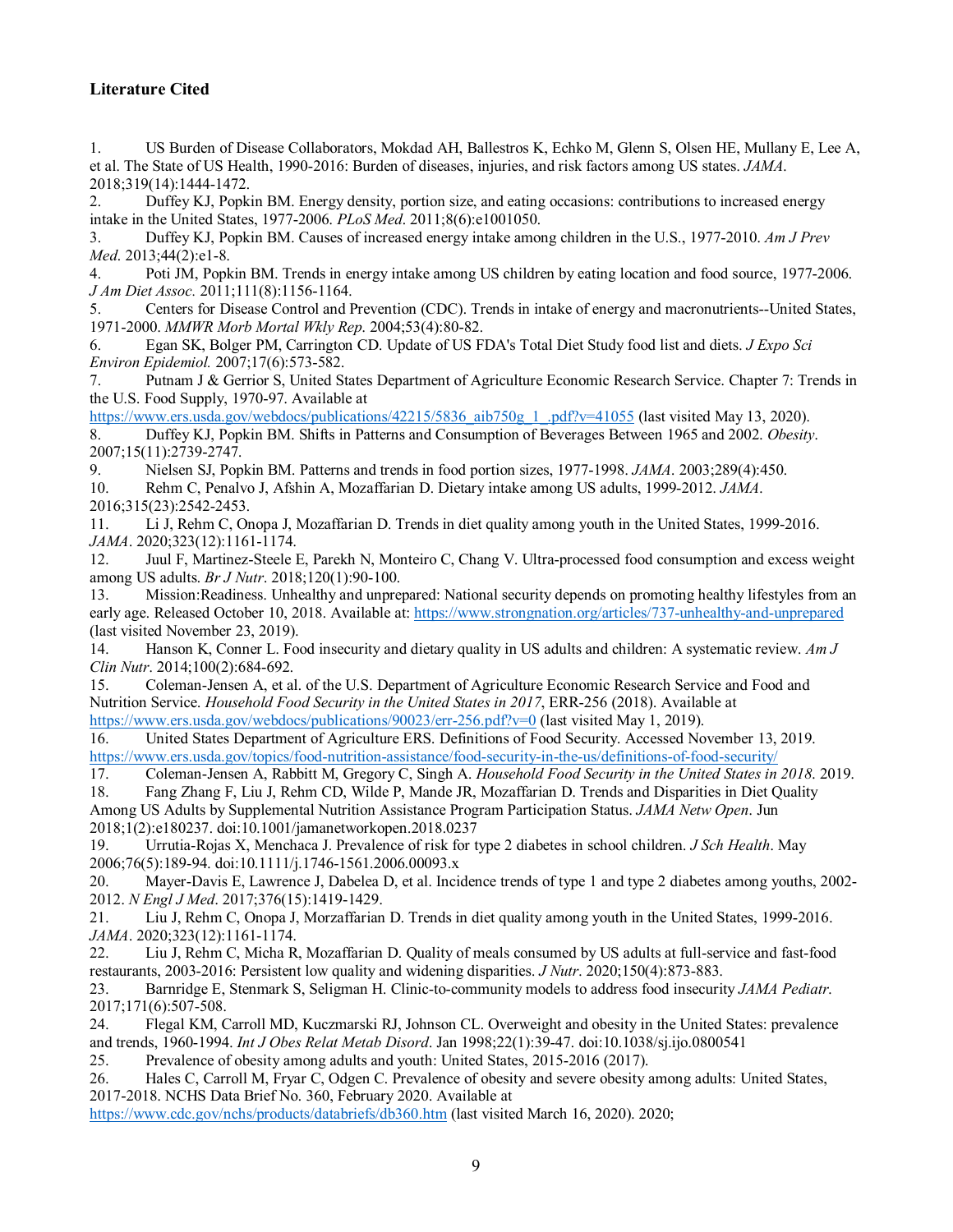27. Fryar C, Carroll M, Ogden C. Prevalence of overweight and obesity among children and adolescents: United States, 1963-1965 through 2011-2012. Posted September 2014. Available at

[https://www.cdc.gov/nchs/data/hestat/obesity\\_child\\_11\\_12/obesity\\_child\\_11\\_12.pdf](https://www.cdc.gov/nchs/data/hestat/obesity_child_11_12/obesity_child_11_12.pdf) (last visited April 27, 2020). 28. The United States Department of Health and Human Services Centers for Disease Control and Prevention. QuickStats: Prevalence of obesity\* and severe obesity among persons aged 2-19 years - National Health and Nutrition

Examination Survey, 1999-2000 through 2017-2018. MMWR Morb Mort Weekly Rep. 2020;69(13):390. Available at [https://www.cdc.gov/mmwr/volumes/69/wr/mm6913a6.htm?s\\_cid=mm6913a6\\_w](https://www.cdc.gov/mmwr/volumes/69/wr/mm6913a6.htm?s_cid=mm6913a6_w) (last visited May 13, 2020).

29. Ogden CL, Carroll MD, Lawman HG, et al. Trends in Obesity Prevalence Among Children and Adolescents in the United States, 1988-1994 Through 2013-2014. *JAMA*. Jun 7 2016;315(21):2292-9. doi:10.1001/jama.2016.6361

30. Waters H & Graf M. America's Obesity Crisis: The Health and Economic Costs of Excess Weight. Released October 26, 2018. Available a[t https://milkeninstitute.org/reports/americas-obesity-crisis-health-and-economic-costs](https://milkeninstitute.org/reports/americas-obesity-crisis-health-and-economic-costs-excess-weight)[excess-weight](https://milkeninstitute.org/reports/americas-obesity-crisis-health-and-economic-costs-excess-weight) (last visited April 27, 2020).

31. Johnson C, Davis M, Law A, J S. Shared risk factors for cardiovascular disease and cancer: Implications for preventive health and clinical care in oncology patients. *Can J Cardiol*. 2016;32(7):900-907.<br>32. Korene R, Prizment A, Blaes A, Konety S. Shared risk factors in cardiovascular dise

32. Korene R, Prizment A, Blaes A, Konety S. Shared risk factors in cardiovascular disease and cancer. *Circulation*  2016;133(11):1104-1114.

33. Blaes A, Prizment A, Koene R, Konety S. Cardio-oncology related to heart failure: Common risk factors between cancer and cardiovascular disease. *Heart Fail Clin*. 2017;13(2):367-380.

34. Meader N, King K, Moe-Byrne T, et al. A systematic review on the clustering and co-occurence of multiple risk behaviors. *BMC Public Health*. 2016;16:657.

35. Noble N, Paul C, Turon H, Oldmeadow C. Which modifiable health risk behaviours are related? A systematic review of the clustering of Smoking, Nutrition, Alcohol and Physical Activity ('SNAP') health risk factors. *Prev Med*. 2015;81:16-41.

36. The United States Department of Health and Human Services Centers for Disease Control and Prevention. About Diabetes. Available at[: https://www.cdc.gov/diabetes/basics/diabetes.html](https://www.cdc.gov/diabetes/basics/diabetes.html) (Last visited November 9, 2019).

37. The United States Department of Health and Human Services Centers for Disease Control and Prevention. The National Diabetes Statistics Report, 2017. Available at [https://www.cdc.gov/diabetes/pdfs/data/statistics/national-diabetes](https://www.cdc.gov/diabetes/pdfs/data/statistics/national-diabetes-statistics-report.pdf)[statistics-report.pdf](https://www.cdc.gov/diabetes/pdfs/data/statistics/national-diabetes-statistics-report.pdf) (last visited February 14, 2020).

38. *Heart Disease and Stroke Statistics-2019 At-a-Glance*. 2019[. https://healthmetrics.heart.org/wp](https://healthmetrics.heart.org/wp-content/uploads/2019/02/At-A-Glance-Heart-Disease-and-Stroke-Statistics-%E2%80%93-2019.pdf)[content/uploads/2019/02/At-A-Glance-Heart-Disease-and-Stroke-Statistics-%E2%80%93-2019.pdf](https://healthmetrics.heart.org/wp-content/uploads/2019/02/At-A-Glance-Heart-Disease-and-Stroke-Statistics-%E2%80%93-2019.pdf)

39. Zhou X, Perez-Cueto F, Santos Q, et al. A systematic review of behavioral interventions promoting healthy eating among older people *Nutrients*. 2018;10(2):E128.

40. The United States Department of Health and Human Services Centers for Disease Control and Prevention National Center for Chronic Disease Prevention and Health Promotion Division of Population Health. The State of Aging and Health in America, 2013. Available a[t https://www.cdc.gov/aging/pdf/state-aging-health-in-america-2013.pdf](https://www.cdc.gov/aging/pdf/state-aging-health-in-america-2013.pdf) (last visited March 29, 2020).

41. National Health Expenditure Data: Historical. Centers for Medicare and Medicaid Services. Accessed October 14, 2019[. https://www.cms.gov/Research-Statistics-Data-and-Systems/Statistics-Trends-and-](https://www.cms.gov/Research-Statistics-Data-and-Systems/Statistics-Trends-and-Reports/NationalHealthExpendData/NationalHealthAccountsHistorical.html)

[Reports/NationalHealthExpendData/NationalHealthAccountsHistorical.html](https://www.cms.gov/Research-Statistics-Data-and-Systems/Statistics-Trends-and-Reports/NationalHealthExpendData/NationalHealthAccountsHistorical.html)

42. Kamal R, Cox C. How has U.S. spending on healthcare changed over time?

[https://www.healthsystemtracker.org/chart-collection/u-s-spending-healthcare-changed-time/#item-health-spending](https://www.healthsystemtracker.org/chart-collection/u-s-spending-healthcare-changed-time/#item-health-spending-growth-has-outpaced-growth-of-the-u-s-economy_2017)[growth-has-outpaced-growth-of-the-u-s-economy\\_2017](https://www.healthsystemtracker.org/chart-collection/u-s-spending-healthcare-changed-time/#item-health-spending-growth-has-outpaced-growth-of-the-u-s-economy_2017)

43. Maresta A, Balduccelli M, Varani E, et al. Prevention of postcoronary angioplasty restenosis by omega-3 fatty acids: main results of the Esapent for Prevention of Restenosis ITalian Study (ESPRIT). *Am Heart J*. Jun 2002;143(6):E5. 44. Waters H, Graf M. *America's Obesity Crisis: The Health and Economic Costs of Excess Weight*. 2018. October

26, 2018[. https://milkeninstitute.org/reports/americas-obesity-crisis-health-and-economic-costs-excess-weight](https://milkeninstitute.org/reports/americas-obesity-crisis-health-and-economic-costs-excess-weight)

45. Writing Group M, Mozaffarian D, Benjamin EJ, et al. Heart Disease and Stroke Statistics-2016 Update: A Report From the American Heart Association. *Circulation*. Jan 26 2016;133(4):e38-360. doi:10.1161/CIR.0000000000000350

46. The United States Department of Agriculture. FY2020 Budget Summary. Available at

<https://www.obpa.usda.gov/budsum/fy2020budsum.pdf> (last visited March 10, 2020).

47. The United States Department of Defense. Department of Education Budget Tables. Available at <https://www2.ed.gov/about/overview/budget/tables.html?src=rt> (last visited March 10, 2020).

48. The US Congressional Research Service. Department of Homeland Security Appropriations: FY2020. Updated January 21, 2020. Available at

[https://crsreports.congress.gov/product/pdf/R/R46113#:~:text=The%20FY2020%20DHS%20Appropriations%20Act,a%20](https://crsreports.congress.gov/product/pdf/R/R46113#:%7E:text=The%20FY2020%20DHS%20Appropriations%20Act,a%20transfer%20from%20the%20Navy) [transfer%20from%20the%20Navy](https://crsreports.congress.gov/product/pdf/R/R46113#:%7E:text=The%20FY2020%20DHS%20Appropriations%20Act,a%20transfer%20from%20the%20Navy) (last visited March 10, 2020).

49. The Congressional Research Service. Overview of FY2020 Appropriations for Commerce, Justice, Science, and Related Agencies (CJS). Updated January 29, 2020. Available at<https://fas.org/sgp/crs/misc/R45702.pdf> (last visited March 10, 2020).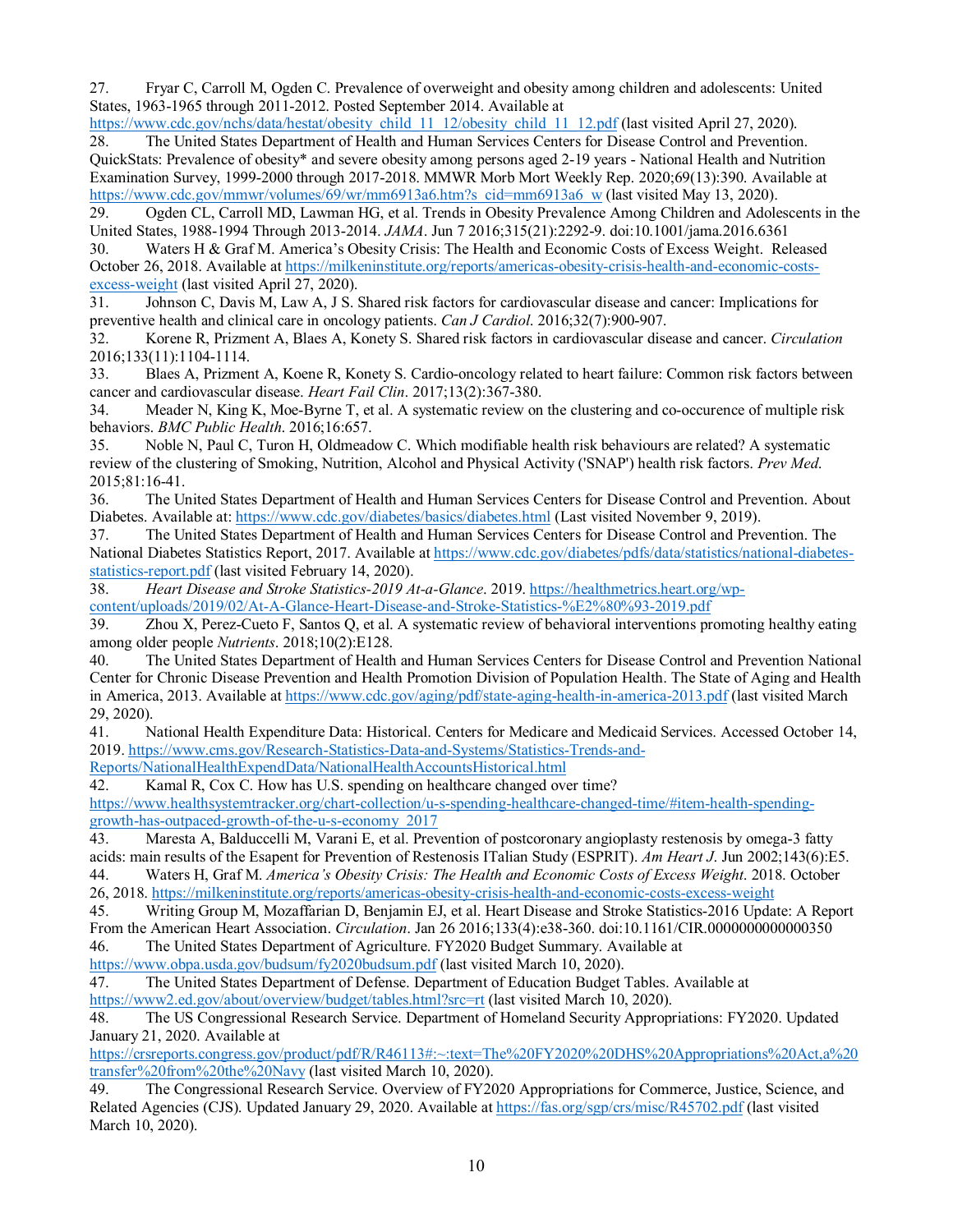50. The United States Department of Health and Human Services. National Institutes of Health. Appropriations. Available a[t https://www.nih.gov/about-nih/what-we-do/nih-almanac/appropriations-section-1](https://www.nih.gov/about-nih/what-we-do/nih-almanac/appropriations-section-1) (last visited March 10.

2020). 51. The United States Health and Human Services. Centers for Disease Control and Prevention. FY 2021 President's Budget. Available a[t https://www.cdc.gov/budget/documents/fy2021/FY-2021-CDC-Budget-Detail.pdf](https://www.cdc.gov/budget/documents/fy2021/FY-2021-CDC-Budget-Detail.pdf) (last visited March 10, 2020).

52. Further Consolidated Appropriations Act of 2020. Available at

<https://docs.house.gov/billsthisweek/20191216/BILLS-116HR1865SA-RCP116-44.PDF> (last visited March 10, 2020). 53. Cowan C, McDonnell P, Levit K, Zezza M. Burden of health care costs: Businesses, households, and governments, 1987-2000. *Health Care Financ Rev*. 2002;23(3):131-159.

54. Schieber SJ, Ntce SA. *Health Care USA: A Cancer on the American Dream*. 2018. September. [https://www.willistowerswatson.com/-/media/WTW/Insights/2018/08/health-care-usa-a-cancer-on-the-american-dream](https://www.willistowerswatson.com/-/media/WTW/Insights/2018/08/health-care-usa-a-cancer-on-the-american-dream-full-report.pdf)[full-report.pdf](https://www.willistowerswatson.com/-/media/WTW/Insights/2018/08/health-care-usa-a-cancer-on-the-american-dream-full-report.pdf)

55. National Academies of Sciences, Engineering, and Medicine 2018. Understanding and Overcoming the Challenge of Obesity and Overweight in the Armed Forces: Proceedings of a Workshop. Washington, DC: The National Academies Press. Available at<https://doi.org/10.17226/25128> (last visited January 9, 2020).

56. Gunderson, GW. The National School Lunch Program: Background and Development. Available at: [https://fns](https://fns-prod.azureedge.net/sites/default/files/NSLP-Program%20History.pdf)[prod.azureedge.net/sites/default/files/NSLP-Program%20History.pdf](https://fns-prod.azureedge.net/sites/default/files/NSLP-Program%20History.pdf) (last visited November 23, 2019).

57. Mission:Readiness. Retreat is Not An Option. Released September 2014. Available at

<https://www.strongnation.org/articles/14-retreat-is-not-an-option> (last visited April 28, 2020).

58. Mission:Readiness. Still Too Fat to Fight. Released September 2012. Available at

<https://www.strongnation.org/articles/16-still-too-fat-to-fight> (last visited April 27, 2020).

59. Klein S. The Veterans Health Administration: Implementing patient-centered medical homes in the nation's largest integrated delivery system *The Commonwealth Fund*. 2011;1537(16):1-24.

60. Wang E, McGinnis K, Goulet J, et al. Food security and health: Data from the Veterans Aging Cohort Study. *Public Health Rep*. 2015;130(3):261-268.

61. Narain K, Bean-Mayberry B, Washington D, Canelo I, Darling J, Yango E. Access to care and health outcomes among women veterans using Veterans Administration Health Care: Association with food insufficiency *Womens Health Issues*. 2018;28(3):267-272.

62. Keith-Jennings B & Cai L, of the Center on Budget and Policy Priorities. SNAP helps 1.3 million low-income veterans, including thousands in every state. Updated January 8, 2020. Available at [https://www.cbpp.org/research/food](https://www.cbpp.org/research/food-assistance/snap-helps-13-million-low-income-veterans-including-thousands-in-every)[assistance/snap-helps-13-million-low-income-veterans-including-thousands-in-every](https://www.cbpp.org/research/food-assistance/snap-helps-13-million-low-income-veterans-including-thousands-in-every) (last visited April 5, 2020).

63. Wax S, Stankorb S. Prevalence of food insecurity among military households with children 5 years of age and younger. *Public Health Nutr*. 2016;19(13):2458-2466.

64. The United States Government Accountability Office. Report to Congressional Committees: Military Personnel: DoD Needs More Complete Data on Active-Duty Servicemembers' Use of Food Assistance Programs, GAO-16-561 (July 2016). Available at<https://www.gao.gov/assets/680/678474.pdf> (last visited May 6, 2019).

65. Breland JY, Phibbs CS, Hoggatt KJ, et al. The Obesity Epidemic in the Veterans Health Administration: Prevalence Among Key Populations of Women and Men Veterans. *J Gen Intern Med*. Apr 2017;32(Suppl 1):11-17. doi:10.1007/s11606-016-3962-1

66. The United States Centers for Disease Control and Prevention. National Center for Chronic Disease Prevention and Health Promotion. Chronic Diseases and Military Readiness. Available at

<https://www.cdc.gov/chronicdisease/pdf/factsheets/military-readiness-h.pdf> (last visited Aprili 28, 2020).

67. Interagency Committee on Human Nutrition Research. *National Nutrition Research Roadmap 2016‒2021: Advancing Nutrition Research to Improve and Sustain Health*. Washington, DC: Interagency Committee on Human Nutrition Research; 2016. Available at [https://www.nal.usda.gov/sites/default/files/fnic\\_uploads/2016-03-30-](https://www.nal.usda.gov/sites/default/files/fnic_uploads/2016-03-30-%20ICHNR%20NNRR%20%282%29.pdf) [%20ICHNR%20NNRR%20%282%29.pdf](https://www.nal.usda.gov/sites/default/files/fnic_uploads/2016-03-30-%20ICHNR%20NNRR%20%282%29.pdf) (last visited April 28, 2020).

68. Willett W, Rockstrom J, Loken B, Springman M, Lang T, Vermeulen S. Food in the Anthropocene: the EAT-Lancet Commission on healthy diets from sustainable food systems. *Lancet*. 2019;393(10170):447-492.

69. The Committee on World Food Security. High Level Panel of Experts. Nutrition and Food Systems. September 2017. Available a[t http://www.fao.org/3/a-i7846e.pdf](http://www.fao.org/3/a-i7846e.pdf) (last visited April 8, 2020).

70. Institute of Medicine and National Research Council. 2015. A Framework for Assessing Effects of the Food System. Washington, DC: The National Academies Press. Available a[t https://doi.org/10.17226/18846](https://doi.org/10.17226/18846) (last visited February 24, 2020).

71. The United States Environmental Protection Agency. Report on the Environment. Greenhouse Gases: What are the trends in greenhouse gas emissions and concentrations and their impacts on human health and the environment? Available at<https://www.epa.gov/report-environment/greenhouse-gases> (last visited May 10, 2020).

72. The United States Environmental Protection Agency. Inventory of U.S. Greenhouse Gas Emissions and Sinks, 1990-2017. EPA 430-R-19-001. Available at: [https://www.epa.gov/ghgemissions/inventory-us-greenhouse-gas-emissions](https://www.epa.gov/ghgemissions/inventory-us-greenhouse-gas-emissions-and-sinks)[and-sinks](https://www.epa.gov/ghgemissions/inventory-us-greenhouse-gas-emissions-and-sinks) (last visited November 23, 2019).